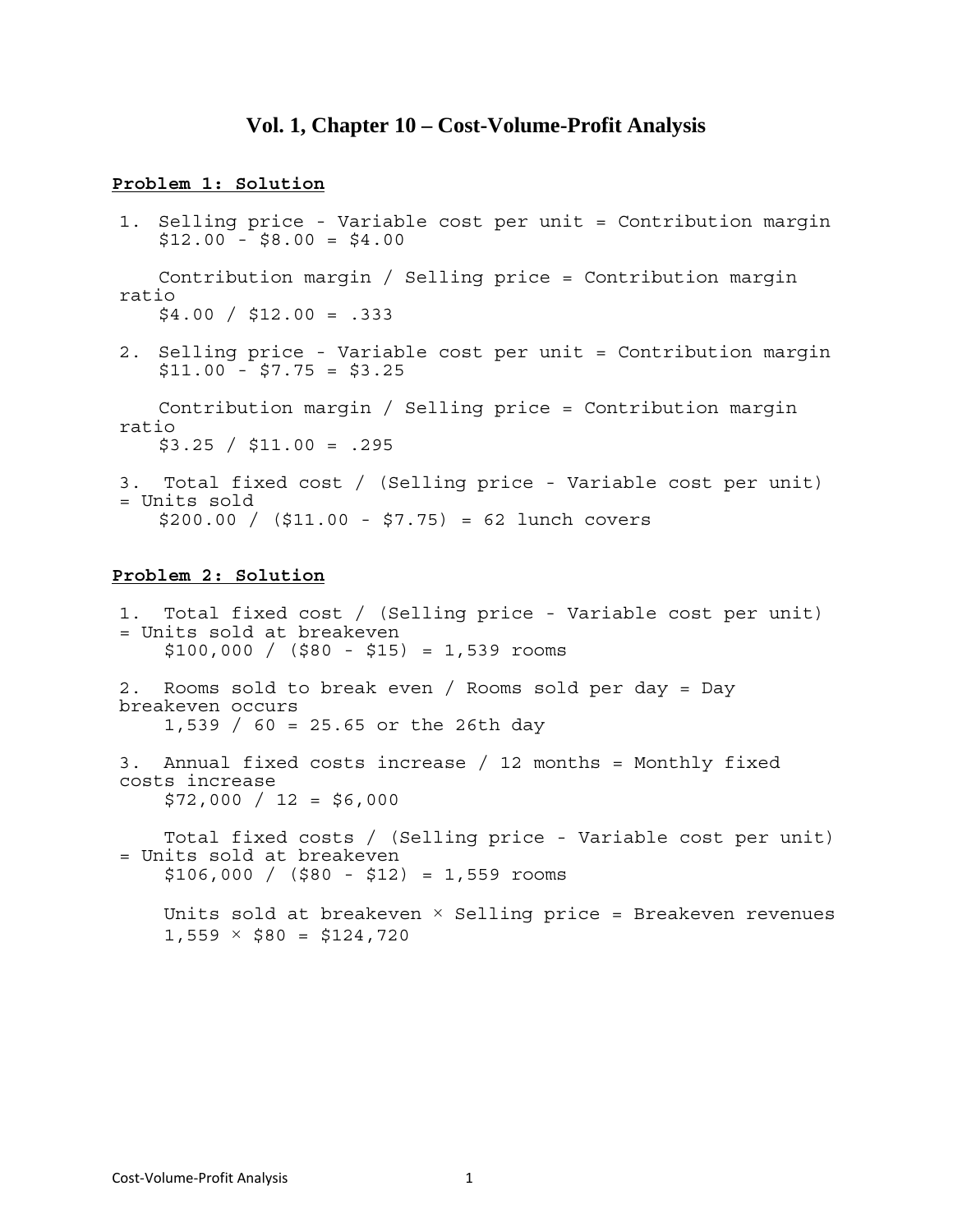### **Problem 3: Solution**

Transportation costs are fixed only on a daily basis. Treat this as a variable cost at \$.02 per glass. 1. Cost per drink + Other variable costs = Total variable cost per unit  $$.20 + $.05 + $.02 = $.27$  Selling price - Variable cost per unit = Contribution margin  $$.75 - $.27 = $.48$ 2. Total fixed cost / (Selling price - Variable cost per unit)

- = Units sold at breakeven \$750 / (\$.75 - \$.27) = 1,563 lemonades
- 3. Lemonades sold to break even / Lemonades sold per day = Day breakeven occurs 1,563 / 75 = 20.84 or the 21st day or Monday, June 29.

#### **Problem 4: Solution**

| 1.Mixed   | Low Month   |          | High Month Variable Costs | Variable Costs Fixed |         |
|-----------|-------------|----------|---------------------------|----------------------|---------|
| Costs     | $60\%$ Occ. | 80% Occ. | per 1% Occ.               | Per Room             | Costs   |
| Repairs   | \$3,000     | \$3,500  | \$25                      | \$0.83               | \$1,500 |
| Utilities | \$4,000     | \$5,000  | \$50                      | \$1.67               | \$1,000 |

 Variable cost per room:  $$20 + $.83 + $1.67 = $22.50$ 

- 2. Monthly fixed costs:  $$100,000 + $1,500 + $1,000 = $102,500$
- 3. Day breakeven occurs = Rooms sold to break even / Rooms sold per day  $25 = X / 75$  $X = 1,875$  rooms sold to break even

 (Total fixed costs / Units sold) + Variable cost per unit = Selling price at breakeven  $( $102,500 / 1,875 ) + $22.50 = $77.17$ 

## **Problem 5: Solution**

- 1. Fixed costs =  $(1-VC<sup>8</sup>) \times Sales$ 550,000 =  $.8 \times$  Sales  $Sales = 687,500$
- 2. Required return = investment  $\times$  ROI  $= 1,500,000 \times .2$  $= 300,000$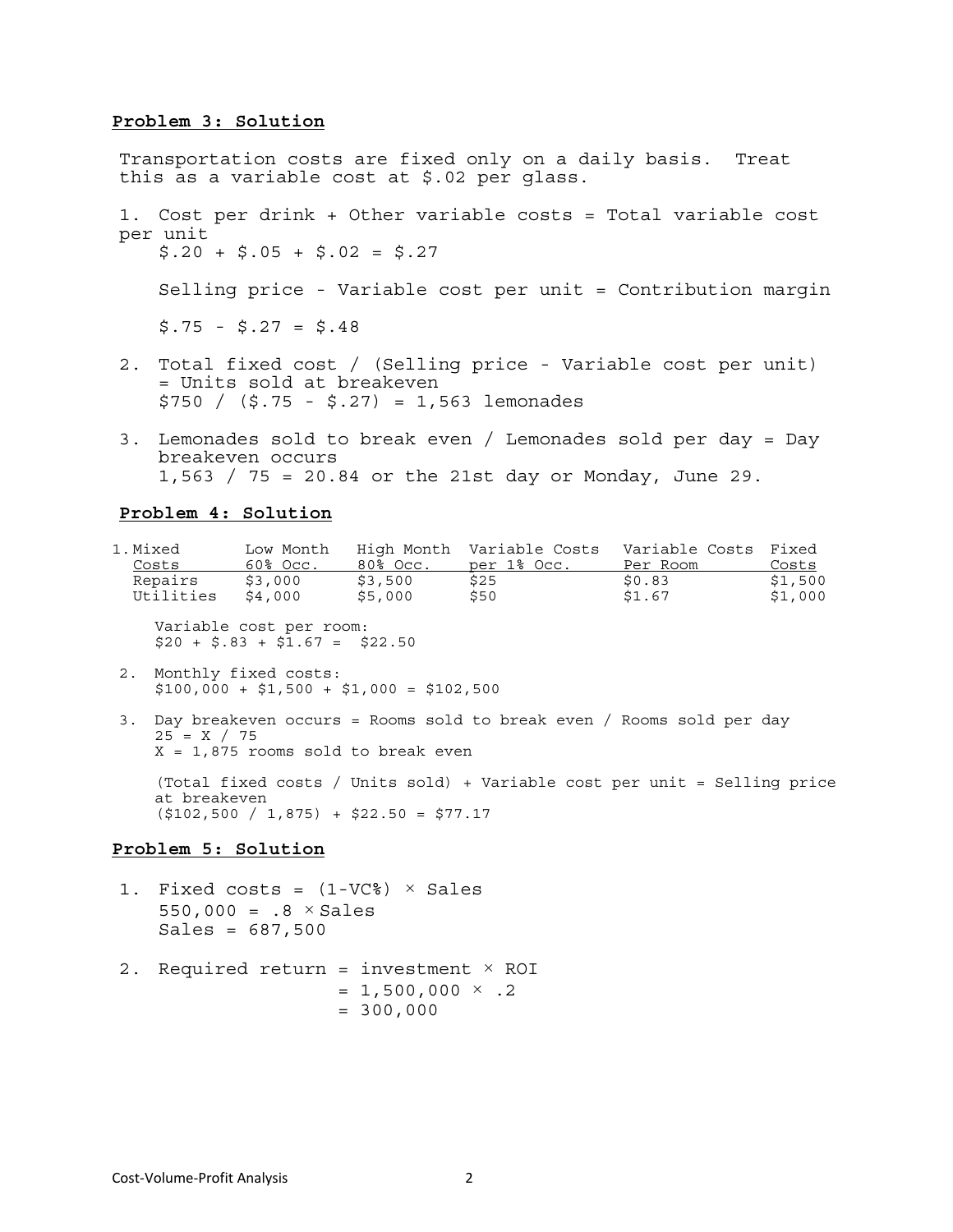# **Problem 6: Solutions**

| 1. a. Breakeven Point<br>CMRw = $((60/100) \times ((60 - 12)/60)) + ((40/100) \times ((40 - 20)/40))$<br>$CMRw = 0.68$ |                  |            |               |
|------------------------------------------------------------------------------------------------------------------------|------------------|------------|---------------|
| $R = $410,000/.68$ Breakeven Point =                                                                                   |                  |            | \$602,941.18  |
| b. NI                                                                                                                  |                  |            |               |
| Variable Expense % Rooms = $$120,000$ / $$600,000 = 0.2$                                                               |                  |            |               |
| Variable Expense % Coffee Shop = $$200,000$ /\$400,000 = 0.5                                                           |                  |            |               |
|                                                                                                                        |                  |            | Calculations  |
| Rooms Sales                                                                                                            | \$720,000        |            | .6(1,200,000) |
| Coffee Shop Sales                                                                                                      | 480,000          |            | .4(1,200,000) |
| Variable Expense Rooms                                                                                                 | 144,000          |            | .2(720,000)   |
| Variable Expense C.S.                                                                                                  | 240,000          |            | .5(480,000)   |
| Total Contrib. Margin<br>Fixed Costs:                                                                                  | 816,000          |            |               |
| Rooms                                                                                                                  | 50,000           |            |               |
| Coffee Shop                                                                                                            | 60,000           |            |               |
| Overhead                                                                                                               | 300,000          |            |               |
| Pre-tax earnings                                                                                                       | 406,000          |            |               |
| Taxes                                                                                                                  | 81,200           |            | .2(406,000)   |
| Net Income                                                                                                             | \$324,800        |            |               |
| $\mathsf{C}$ .                                                                                                         |                  |            |               |
| Net Income                                                                                                             | \$200,000        |            |               |
| Fixed Costs:                                                                                                           |                  |            |               |
| Rooms                                                                                                                  | 50,000           |            |               |
| Coffee Shop                                                                                                            | 60,000           |            |               |
| Overhead                                                                                                               | 300,000          |            |               |
|                                                                                                                        | \$610,000        |            |               |
| NI + Fixed costs<br>CMRw                                                                                               | = annual revenue |            |               |
| $610,000/0.68 =$                                                                                                       | \$.              | 897,058.82 |               |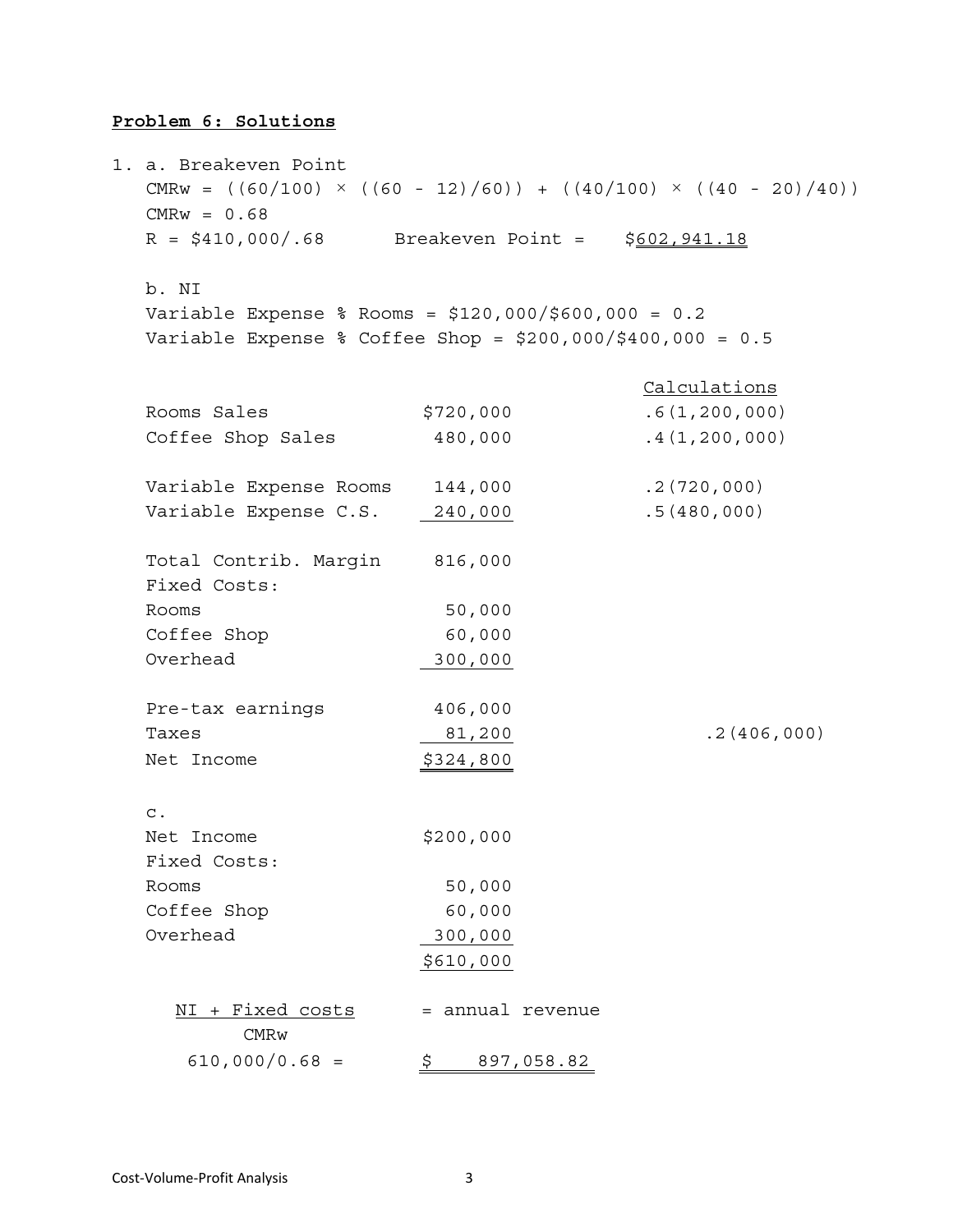| 2. a. Breakeven Point<br>CMRw = $((75/100) \times (.8) + ((25/100 \times (.5))$<br>$CMRw = .725$ |              |         |                                 |
|--------------------------------------------------------------------------------------------------|--------------|---------|---------------------------------|
| $R = $410,000/0.725$                                                                             |              |         | Breakeven Point = $$565,517.24$ |
| b. Net Income                                                                                    |              |         | Calculations                    |
| Total Revenue<br>Fixed Costs:                                                                    | \$1,200,000  |         |                                 |
| Rooms                                                                                            | 50,000       |         |                                 |
| Coffee Shop                                                                                      | 60,000       |         |                                 |
| Overhead                                                                                         | 300,000      |         |                                 |
| Variable Costs:                                                                                  |              |         |                                 |
| Rooms                                                                                            | 180,000      |         | $.2(.75 \times 1, 200, 000)$    |
| Coffee Shop                                                                                      | 150,000      |         | $.5(.25\times1, 200, 000)$      |
| Pre-tax earnings                                                                                 | 460,000      |         |                                 |
| Taxes                                                                                            | 92,000       |         | .2(460,000)                     |
| Net Income                                                                                       | \$368,000    |         |                                 |
| $\mathtt{C}$ .                                                                                   |              |         |                                 |
| Net Income                                                                                       | \$200,000    |         |                                 |
| Fixed Costs:                                                                                     |              |         |                                 |
| Rooms                                                                                            | 50,000       |         |                                 |
| Coffee Shop                                                                                      | 60,000       |         |                                 |
| Overhead                                                                                         | 300,000      |         |                                 |
|                                                                                                  | \$610,000    |         |                                 |
|                                                                                                  |              |         |                                 |
| (NI + Fixed costs)/CMRw                                                                          | = annual     | revenue |                                 |
| $$610,000/0.725 =$                                                                               | \$841,379.31 |         |                                 |

# **Problem 6: Solutions** (continued)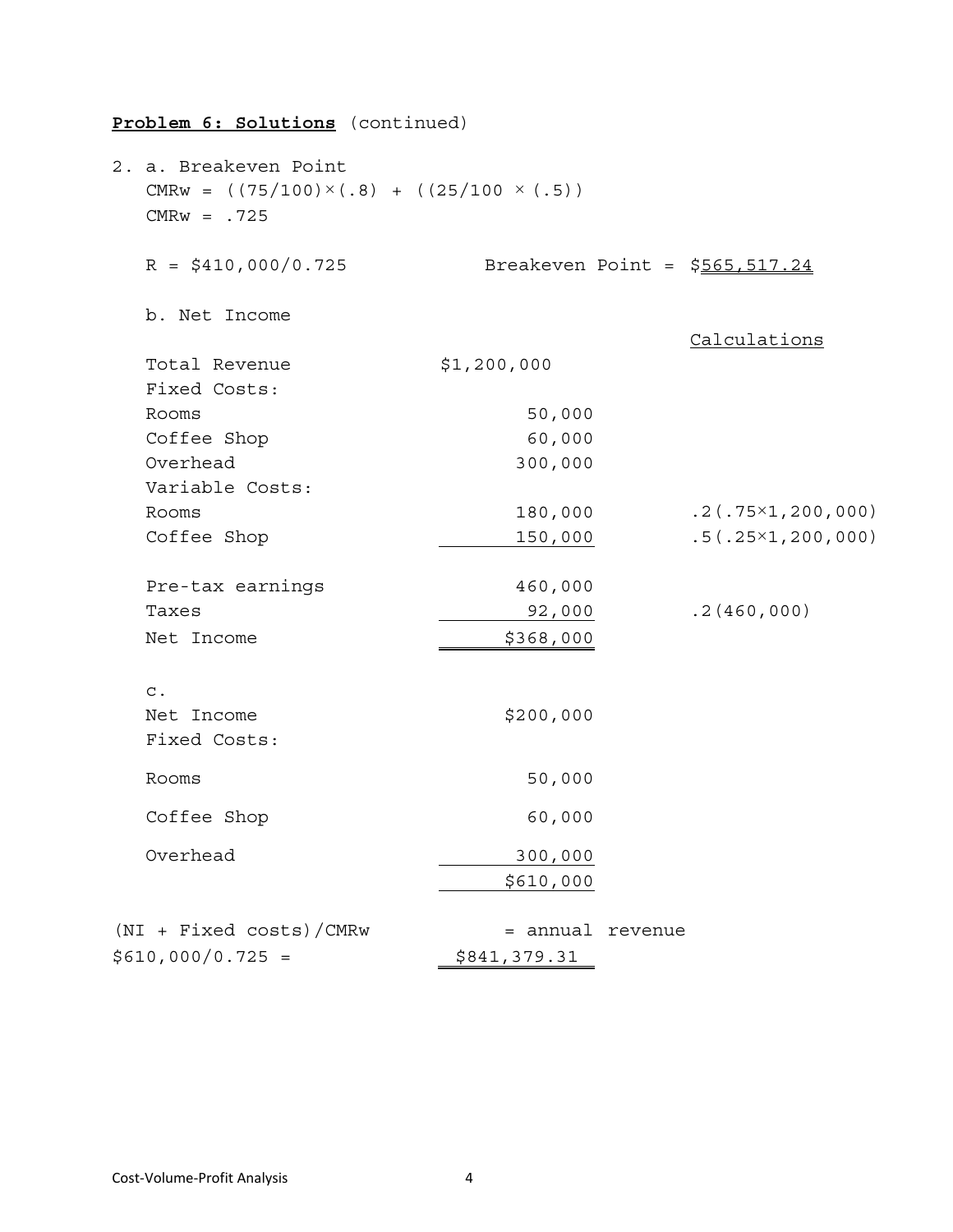## **Problem 7: Solution**

1. Revenue at breakeven point:  $B = F = 20,000 = 1,000$  rooms CM 20 Revenue = rooms sold  $\times$  selling price = 1,000  $\times$  \$30 = \$30,000 2. Margin of safety: Stated revenues \$450,000 Breakeven (\$30,000 × 12) 360,000<br>n of safety—revenue \$90,000 Margin of safety—revenue Margin of safety-rooms:  $$90,000/30 = 3,000$  rooms 3. Rooms sold when pretax profit is \$100,000  $x = F + I_b = $240,000 + $100,000 = 17,000$ <br>CM \$20 4. Paid occupancy percentage:  $r$  rooms sold  $= 17,000 = 93.15$ rooms available  $50 \times 365$ 

#### **Problem 8: Solution**

| <u>Part 1</u>                                                                    | Revenue                                             | Var. Cost                            | Dept. Income |
|----------------------------------------------------------------------------------|-----------------------------------------------------|--------------------------------------|--------------|
| Rooms                                                                            |                                                     | $$2,500,000$ $$750,000$ $$1,750,000$ |              |
| Coffee Shop                                                                      | 750,000                                             | 300,000                              | 450,000      |
| Restaurant                                                                       | <u>1,200,000</u>                                    | 750,000                              | $-450,000$   |
|                                                                                  | \$4,450,000                                         | <u>\$1,800,000</u>                   | \$2,650,000  |
| $CMR$ <sub>w</sub> = $Total Dept. Income$ = $2,650,000$ = $59.55$ $^o$<br>Part 2 | Total Sales 4,450,000                               |                                      |              |
| $(I_n + F)/CMR_w = Sales$<br>.5955                                               | $$500,000 + $1,000,000 = $2,518,891.69$             |                                      |              |
| Part 3                                                                           |                                                     |                                      |              |
| $I_{h} = I_{n}/(1 - t)$<br>$1 - .3$                                              | $=$ \$500,000 = \$714,285.71                        |                                      |              |
| $(I_n + F)/CMR_w = Sales$                                                        | $$1,000,000 + $714,285.71 = $2,878,733.35$<br>.5955 |                                      |              |
|                                                                                  |                                                     |                                      |              |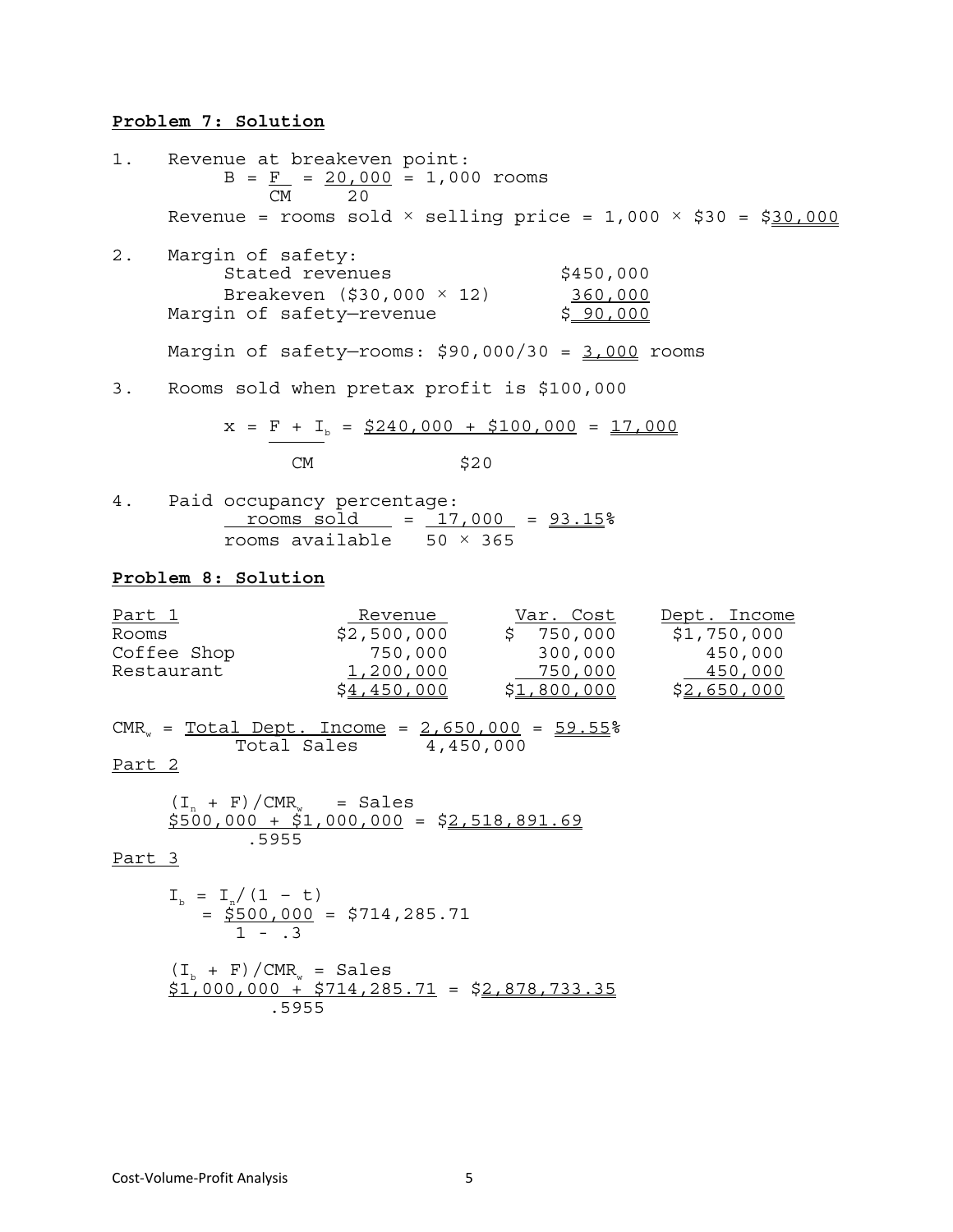## **Problem 9: Solution**

Required annual  $profit = ROI(int$  $= .18($ \$1,500,000)  $=$  \$270,000 Pretax income  $(I<sub>b</sub>) = I<sub>n</sub>/(1 - t)$  $=$  \$270,000/0.7  $=$  \$385,714.29  $CMR_w = .8(.76) + .2(.55)$  $= .608 + .110$  $= .718$ Revenue =  $(F + I_b)/CMR_s = $240,000 + $385,714.29 = $871,468.37$ .718

## **Problem 10: Solution**

1. Total Revenues - Total Variable Costs = Contribution Margin  $$2,000,000-$  \$700,000 = \$1,300,000

Contribution Margin Percentage

 $$1,300,000 = 0.65$ \$2,000,000

Breakeven Point

 $$1,000,000 = $1,538,462$ .065

2.  $$520,000 = $1,155,556$ 0.45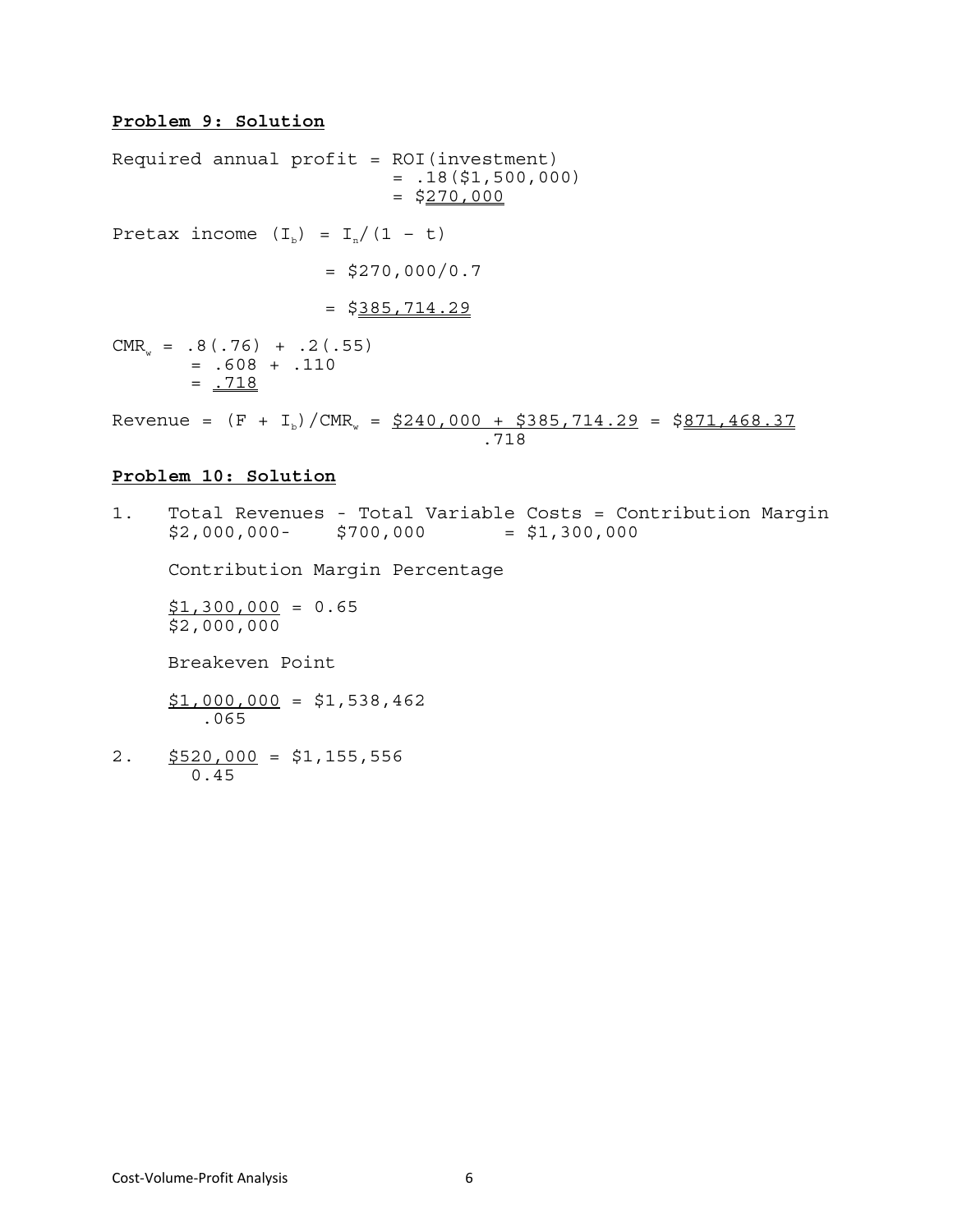# **Problem 11: Solution**

| 1) CMR                                                | $(\$60 - $20)/$60 = 0.6667$                                    |             |
|-------------------------------------------------------|----------------------------------------------------------------|-------------|
| 2) Breakeven Point                                    | $$20,000/0.6667 = $29,998.50$<br>$$29,998.50/\$60 = 500$ rooms |             |
| 3) Total Revenue                                      |                                                                |             |
| Net Income                                            |                                                                | \$10,000.00 |
| Pretax Income                                         | $$10,000 / (1 - .2) = $12,500.00$                              |             |
| Total Revenue                                         | $( $12,500 + $20,000 ] = $48,747.56$<br>0.6667                 |             |
| 4) June breakeven point                               |                                                                |             |
| Total Revenue                                         |                                                                | \$48,747.56 |
| Rooms sold per day                                    | $(\frac{27.08}{948}, 747.56/60)/30 = 27.08$                    |             |
| Daily Revenue                                         | $$27.08 \times 60 = $1,624.80$                                 |             |
| Breakeven point                                       |                                                                | \$29,998.50 |
| Days to break even $$29,998.50 / $1,624.80 = 18.4629$ |                                                                |             |
| The Meyer Motel will break even on: June 19th         |                                                                |             |
| 5) Increase in ADR                                    |                                                                |             |

| Revised variable costs | $$20 \times 1.5 =$                                | <u>\$30</u> |
|------------------------|---------------------------------------------------|-------------|
|                        | To maintain the CM of \$40, ADR must increase by: | <u>\$10</u> |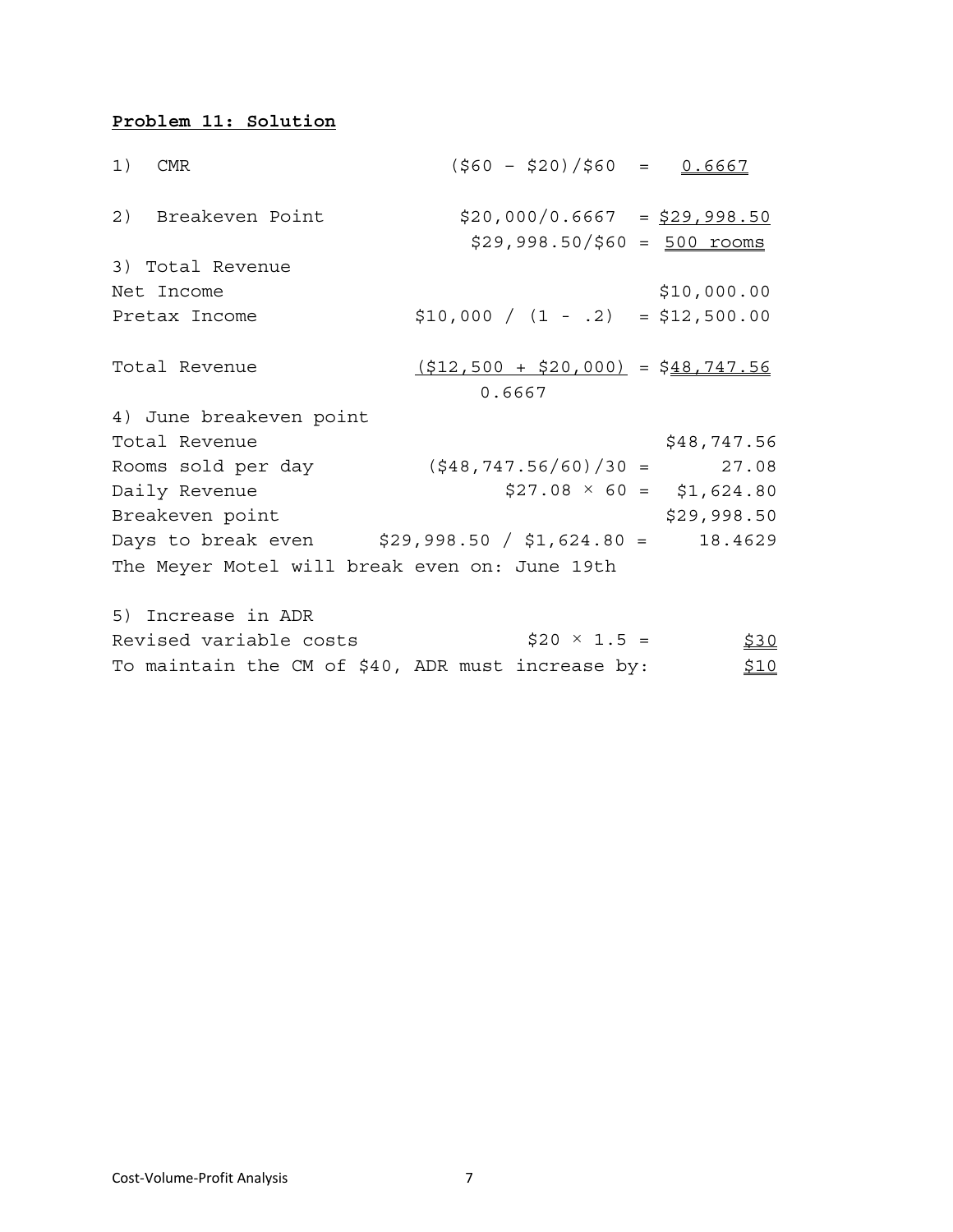## **Problem 12: Solution**

1. Mackinaw Hotel Minier Hotel  $B = \frac{F}{CMR}$   $\frac{$1,200,000}{.6} = \frac{$2,000,000}{.5}$   $\frac{$1,000,000}{.5} = \frac{$2,000,000}{.5}$  $CMR_w$  . 6 . 5

2. Profit-volume graph:



3. The Mackinaw Hotel is riskier because it has a higher level of fixed costs and a lower variable cost percentage than the Minier Hotel. With zero sales, the Mackinaw Hotel would lose \$1,200,000 (its fixed costs). With zero sales, the Minier Hotel would lose only \$1,000,000.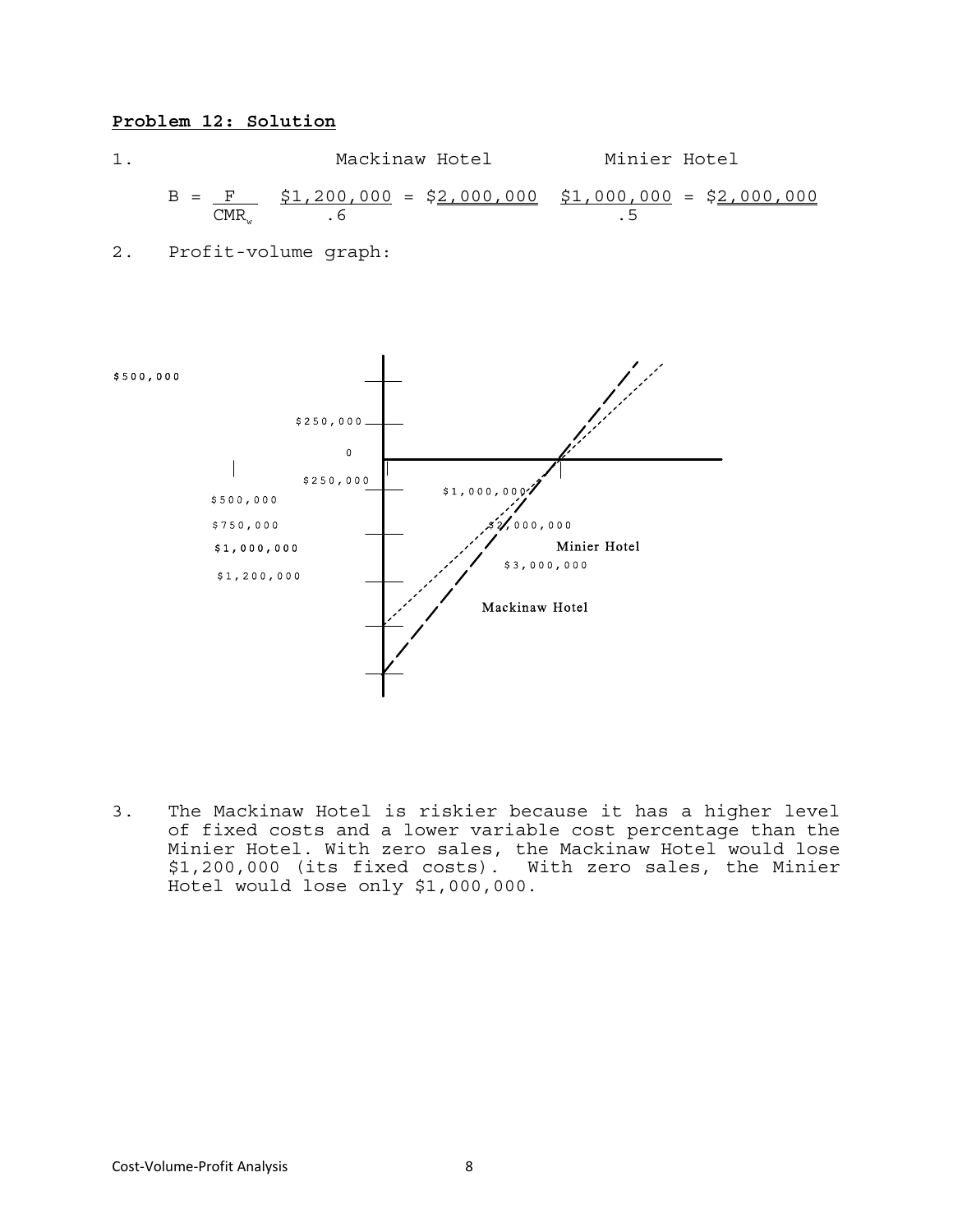# **Problem 13: Solution**

|    |                 | 1. Level of sales under each lease option                                         |
|----|-----------------|-----------------------------------------------------------------------------------|
|    |                 | Var.: $X = .3X + .2X + .1X + .06X + $100,000$<br>$X = $294, 117.65$               |
|    |                 | Mixed: $X = .3X + .2X + .1X + .02X + 12(51,500) + 5100,000$<br>$X =$ \$ 310,526   |
|    |                 | Fixed: $X = .3X + .2X + .1X + 12(2,500) + $100,000$<br>$X = $325,000$             |
| 2. | Net Income      |                                                                                   |
|    |                 | $\text{Var}:$ \$700,000 - (.66(\$700,000) + \$100,000)<br>$NI =$ \$138,000        |
|    |                 | Mixed: $$700,000 - (.62 ($700,000) + 12 ($1,500) + $100,000)$<br>$NI =$ \$148,000 |
|    |                 | Fixed: $$700,000 - (.6 ($700,000) + 12 ($2,500) + $100,000)$<br>$NI =$ \$150,000  |
| 3. | Recommendation  |                                                                                   |
|    | $NI =$ \$36,000 | $Var.:$ \$400,000 - $(.66(\$400,000) + $100,000)$                                 |
|    | $NI =$          | Mixed: $$400,000 - (.62 ($400,000) + 12 ($1,500) + $100,000)$<br>\$34,000         |
|    | $NI =$          | Fixed: $$400,000 - (.6 ($400,000) + 12 ($2,500) + $100,000)$<br>\$30,000          |

The variable lease is the better option at the given level of sales.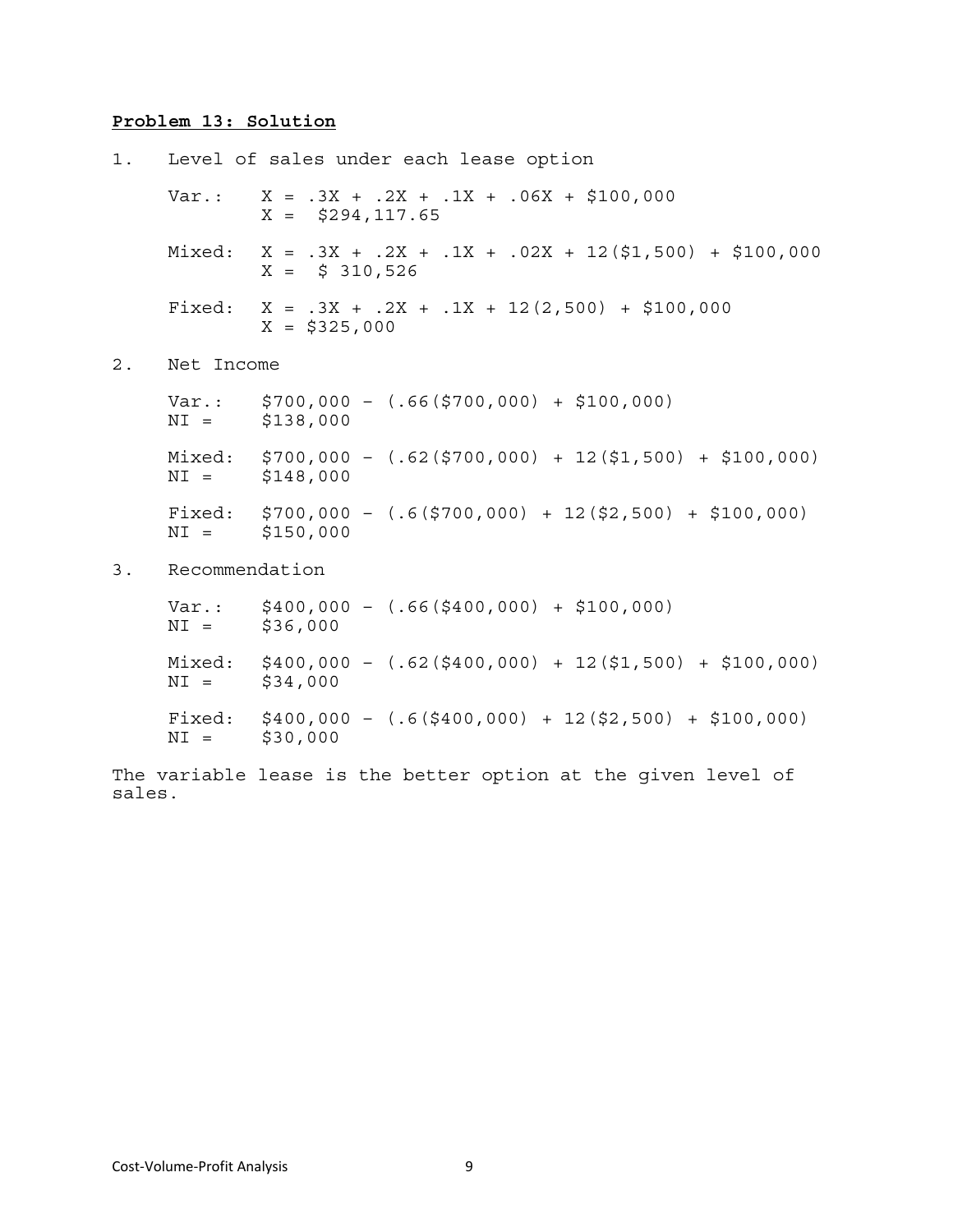### **Problem 14: Solution**

1. Breakeven point:

$$
B = \frac{F}{CMR_w} = \frac{\$1,000,000.00}{.65} = \frac{\$1,538,461.54}{.65}
$$

2. Revised breakeven point:

Revised CMR<sub>w</sub> =  $.65 - .20 = .45$ 

$$
B = \frac{F}{CMR_w} = \frac{$520,000}{.45} = \frac{$1,155,555.56}{.45}
$$

3. Increase in sales required to cover an increase in variable costs:

Revised revenue =  $I_b$  + F Revised CMR<sub>w</sub> = .65 - .065  $CMR_w = 585$  $=$  \$300,000 + \$1,000,000 .585  $=$  \$2,222,222.22 Original revenue = \$2,000,000.00 Increase in revenue = \$222,222.22 Percentage increase =  $11\%$  in sales 4. Room sales when net income equals \$300,000: Revenue =  $I_b + F$   $I_b = I_n$ 

 $CMR<sub>1</sub>$  1 - t  $=$  \$400,000 + \$1,000,000  $=$  \$300,000  $.65$  1 - .25  $=$   $\frac{$1,400,000}{2}$   $=$   $\frac{$1,400,000}{2}$  .65  $=$  \$2,153,846.15 Room sales =  $.75$  (total sales)

 $= .75($ \$2,153,846.15)  $= $1,615,384.62$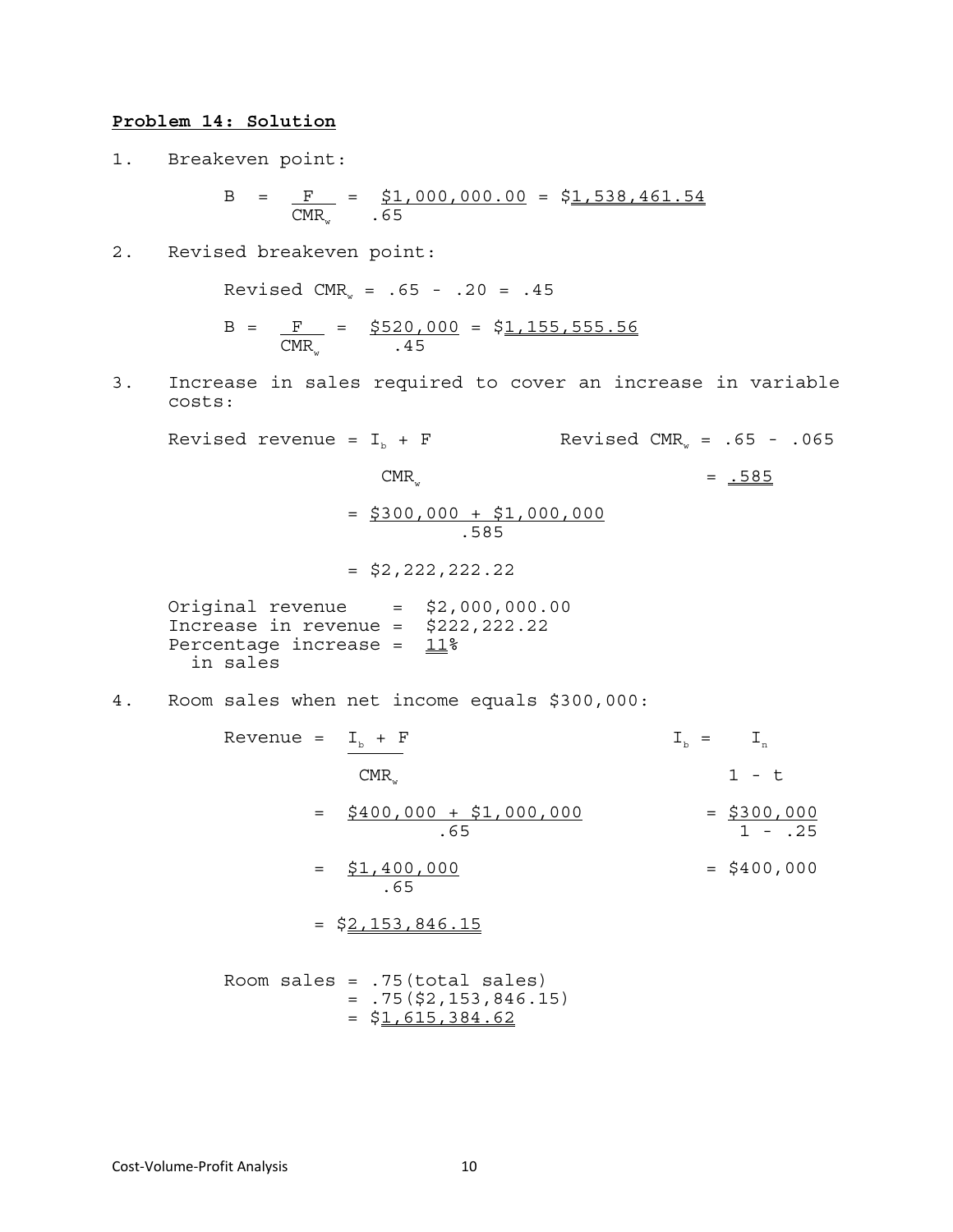## **Problem 15: Solution**

Part 1 Revenue =  $(I_b + F)/CMR_w$  $I_b = I_n/(1 - t) = $40,000 = $53,333$  $1 - .25$  $CMR_w =$  Contribution Margin =  $$100,000 = 71.43$ Total Revenue \$140,000 Revenue =  $$53,333 + $80,000 = $186,662.47$  .7143 Part 2  $CF<sub>d</sub> + NECD - NCE$  $CF_b = \frac{1 - 1 + 1 + 1}{1 - t}$  - NECD + NCE = \$20,000 + \$5,000 - \$20,000 - \$5,000 + \$20,000 1 - .25  $=$   $$5,000 + $15,000$  .75  $=$  \$21,666.67  $CF_{p} + F - NCE + NECD$  $R = \frac{p}{2} \cdot \text{CMR}_{w}$  = \$21,666.67 + \$80,000 - \$20,000 + \$5,000 .7143  $= $121,330.91$ \*depreciation

| **reduction of mortgage: |          |
|--------------------------|----------|
| mortgage payment         | \$15,000 |
| less: interest exp.      | 10,000   |
|                          | \$5,000  |

**Note:** The cash flow calculation assumes income taxes are based on cash flows.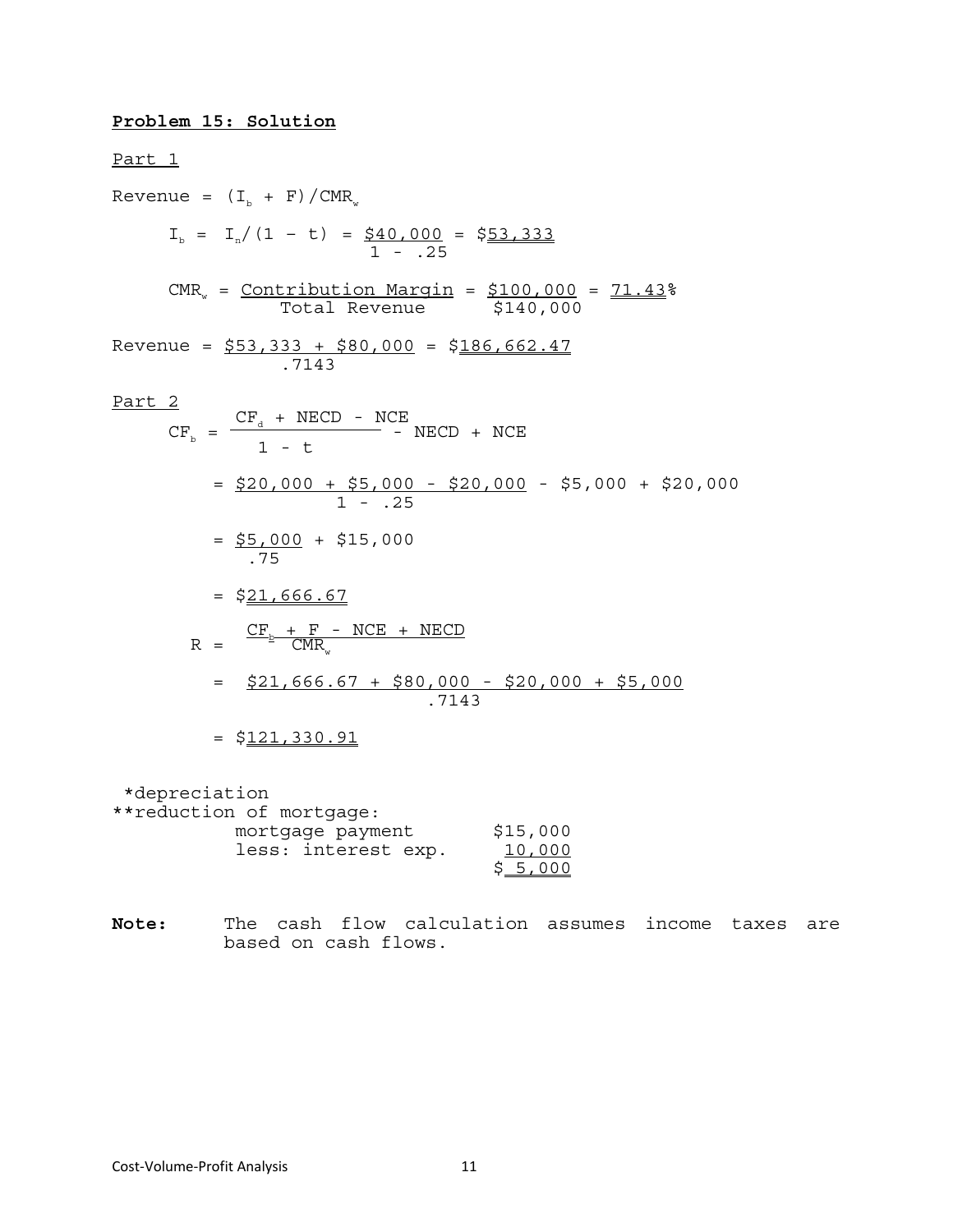# **Problem 16: Solution**

1. Contribution Margin Ratio 5,000,000 - 1,000,000 = 0.8 5,000,000 2. Weighted Ave. CMR 8,500,000 - 2,700,000 = 0.6824 8,500,000 3. Breakeven Point 3,600,000 = \$5,275,498.24 R = F / CMRw 0.6824 4. Room sales when NI= 1.5M Ib = In 1,500,000 = \$2,062,500 (1 - t) (1 - 6/22) R = (Ib + F) (3,600,000 + 2,062,500) = \$8,297,919.11 CMRw 0.6824 Room Sales = R × Room Sales 8,297,919.11 × 5,000,000 \$4,881,128.89 Total Sales 8,500,000 **Problem 17: Solution** Part 1 Food department's CMR: \$50,000 ÷ \$200,000 = 25% Part 2 CMRw: \$401,000 ÷ \$705,000 = 56.88% Part 3 Breakeven point: \$151,000 ÷ .5688= \$265,471.17 Part 4 Increase in room sales to yield a \$30,000 increase in net income: ΔIn \$30,000 ΔIb = = = \$60,000 1 - .5 1 - .5 CMRrooms = \$350,000 ÷ \$500,000= .7 Increased room sales = <sup>Δ</sup>Ib \$60,000 = = \$85,714.29 CMRrooms .7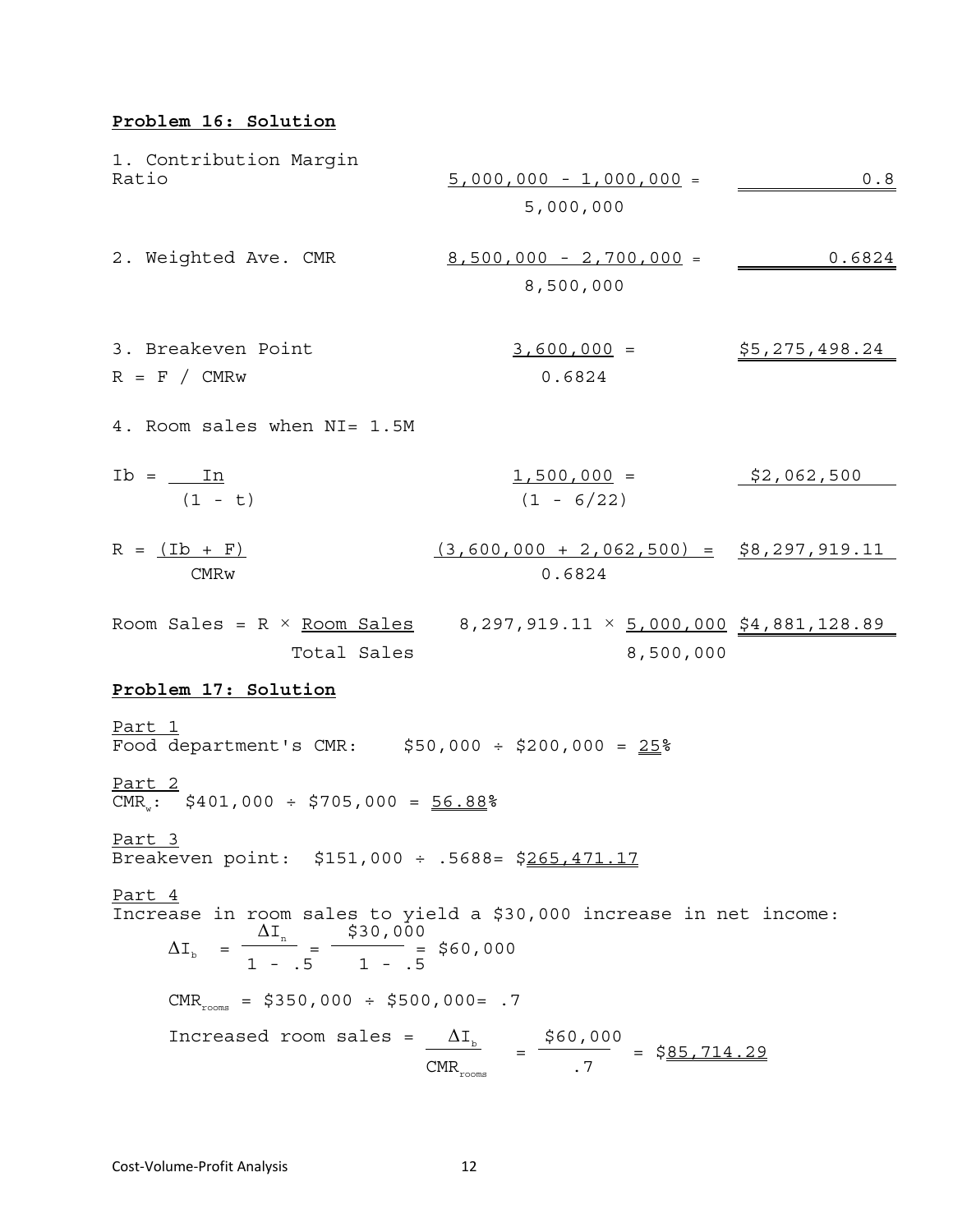|               |              | Problem 17: Solution (continued)                                                                                                                                   |             |                 |     |                                |                |                |                            |
|---------------|--------------|--------------------------------------------------------------------------------------------------------------------------------------------------------------------|-------------|-----------------|-----|--------------------------------|----------------|----------------|----------------------------|
| <u>Part 5</u> |              | Stable sales to cover increase in fixed costs of \$500:                                                                                                            |             |                 |     |                                |                |                |                            |
|               |              | $CMR_{\text{stables}} = \frac{\xi 1,000}{\xi 5,000} = .2$                                                                                                          |             |                 |     |                                |                |                |                            |
|               |              | Increase in stable sales = $\frac{\Delta F}{\text{CMR}_{\text{stable}}}$ = $\frac{\text{5500}}{\text{.20}}$ = $\frac{\text{52,500}}{\text{.20}}$                   |             |                 |     |                                |                |                |                            |
| Part 6        |              | Total revenue to cover increase in fixed costs of \$1,500:                                                                                                         |             |                 |     |                                |                |                |                            |
|               |              | Increase in total sales = $\Delta F$ = $$1,500$ = \$2,637.13                                                                                                       |             | $CMRw$ . 5688   |     |                                |                |                |                            |
|               |              | Problem 18: Solution                                                                                                                                               |             |                 |     |                                |                |                |                            |
| 1.            |              | $(57,000,000 - 52,850,000) = 0.5929$<br>7,000,000                                                                                                                  |             |                 |     |                                |                |                |                            |
| 2.            |              | $(\$200,000 + \$400,000 + \$100,000$<br>$\frac{1650}{100,000}$ + \$2,800,000) = \$6,071,850                                                                        |             |                 |     |                                |                |                |                            |
|               |              | $3.$ $(52,000,000 - 51,000,000 + 5200,000)$<br>$+$ \$100,000 + \$200,000 + \$400,000<br>$\frac{1}{2}$ \$100,000 + \$100,000 + \$2,800,000) = \$8,264,463<br>0.5929 |             |                 |     |                                |                |                |                            |
| 4.            |              | CMR = $( $300,000 - $150,000) = .5 + .1* = .6$<br>\$300,000                                                                                                        |             |                 |     |                                |                |                |                            |
|               |              |                                                                                                                                                                    |             | *Management Fee |     |                                |                |                |                            |
|               |              | $\frac{(\$2,000 + \$4,000 + \$3,143**)}{0.4} = \$22,858$                                                                                                           |             |                 |     | $**2,000/(1 - .3636) = $3,143$ |                |                |                            |
| 5.            |              |                                                                                                                                                                    |             |                 |     | <u>CM Weight</u>               |                |                | CMR                        |
|               | Rooms        | $( $4,000,000 - $800,000 )$ = 0.8000 50%<br>\$4,000,000                                                                                                            |             |                 |     |                                |                |                | 0.4                        |
|               | Food         | $( $2,400,000 - $1,000,000 ) =$                                                                                                                                    | \$2,400,000 |                 |     | 0.5833                         | 35%            |                | 0.2042                     |
|               | Other        | $( $300,000 - $200,000)$                                                                                                                                           | \$300,000   |                 | $=$ | 0.3333                         | 5 <sup>°</sup> |                | 0.0167                     |
|               | Gift<br>Shop | $( $300,000 - $150,000)$                                                                                                                                           | \$300,000   |                 | $=$ | 0.5000                         | 10%            |                | 0.05                       |
|               |              |                                                                                                                                                                    |             |                 |     | Management Fee                 |                | CMR<br>$CMR =$ | 0.6709<br>$-0.1$<br>0.5709 |